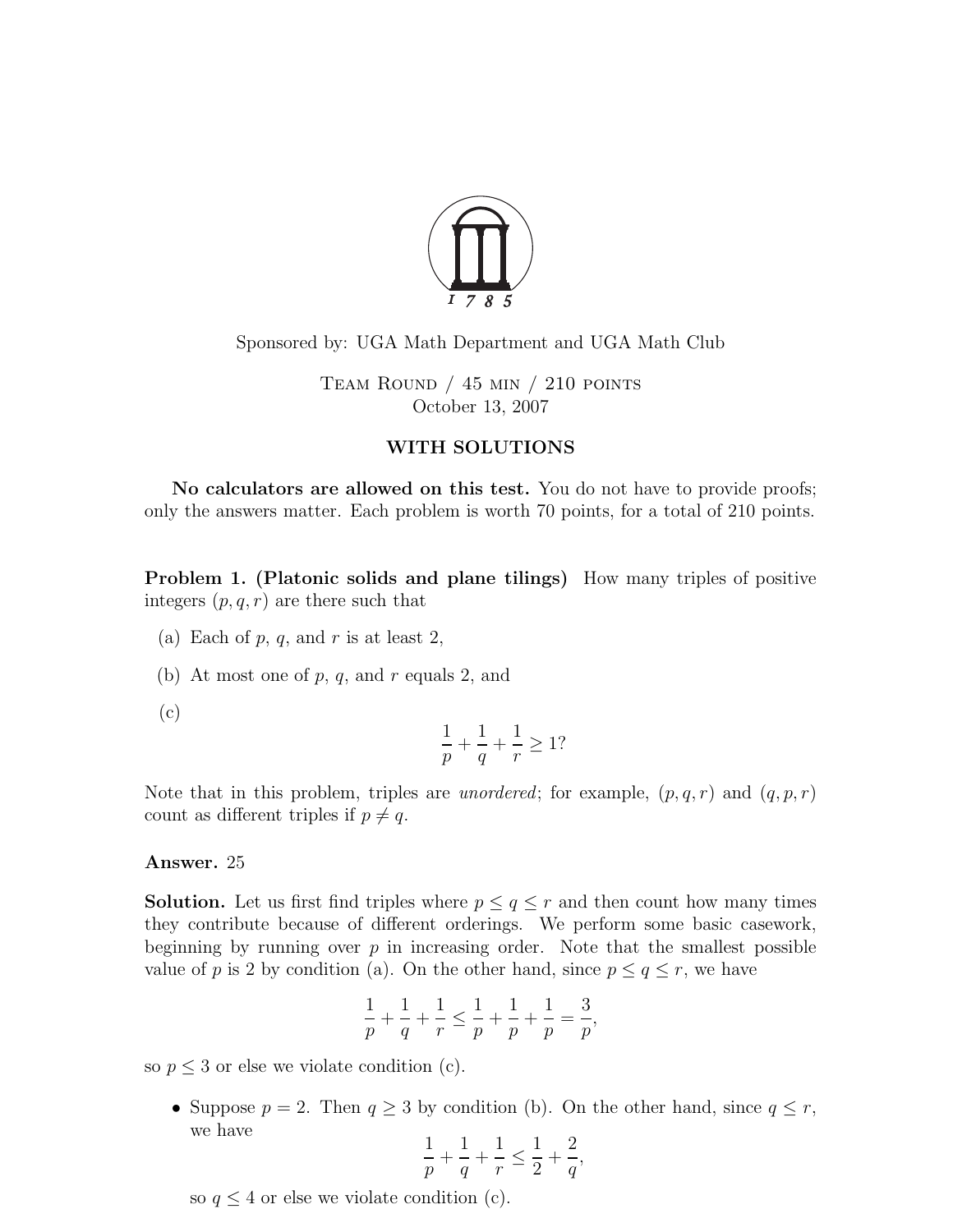- Suppose  $q = 3$ . Then  $3 \leq r \leq 6$ , giving four solutions:  $(2,3,3)$ ,  $(2,3,4)$ ,  $(2, 3, 5)$ , and  $(2, 3, 6)$ .
- Suppose  $q = 4$ . Then  $r = 4$ , giving one solution:  $(2, 4, 4)$ .
- Suppose  $p = 3$ . Then, since  $q \leq r$ , we have

$$
\frac{1}{p}+\frac{1}{q}+\frac{1}{r}\leq \frac{1}{3}+\frac{2}{q},
$$

meaning that  $q \leq 3$  or else we violate condition (c). On the other hand,  $q \geq 3$ since we assumed  $p \leq q$ . But if  $q = 3$ , then  $r = 3$  as well, so we have one solution:  $(3, 3, 3)$ .

Thus there are 6 ordered solutions. Now we count orderings.

The three triples  $(2, 3, 4)$ ,  $(2, 3, 5)$ , and  $(2, 3, 6)$  can each be ordered in six ways. The two triples  $(2,3,3)$  and  $(2,4,4)$  can each be ordered in three ways. Finally, the triple (3, 3, 3) has only one ordering.

All in all, we have  $3 \cdot 6 + 2 \cdot 3 + 1 = 18 + 6 + 1 = 25$  triples.

Connections. These triples appear in amazingly many places in mathematics. To note a few: in the classification of groups generated by reflections (Coxeter diagrams), in the classification of Lie algebras and Lie groups (Dynkin diagrams), in algebraic geometry (Du Val singularities), in representation theory (quivers), etc.

They also appear in the classification of regular polytopes. Indeed, the five solutions of the inequality

$$
\frac{1}{2} + \frac{1}{q} + \frac{1}{r} > 1
$$

correspond to the five platonic solids: the tetrahedron  $(3,3)$ , the cube  $(4,3)$ , the octahedron (3,4), the dodecahedron (5,3), and the icosahedron (3,5). Each pair  $(q, r)$ corresponds to the platonic solid whose faces are regular  $q$ -gons, with r of them meeting at every vertex.

The three solutions of the equality

$$
\frac{1}{2} + \frac{1}{q} + \frac{1}{r} = 1
$$

correspond to the tilings of the plane by regular polygons: by regular triangles (3,6), by squares  $(4,4)$ , and by regular hexagons  $(6,3)$ . Each pair  $(q, r)$  corresponds to the tiling by regular  $q$ -gons, with  $r$  of them meeting at every vertex.

(This explains the mysterious title of the problem.)

**Problem 2.** (M-triples) How many triples of *positive integers*  $(a, b, c)$  are there with  $a \leq b \leq c \leq 100$  that satisfy the equation  $a^2 + b^2 + c^2 = 3abc$ ?

Note that in this problem, triples are *ordered*; we insist that  $a \leq b \leq c$ .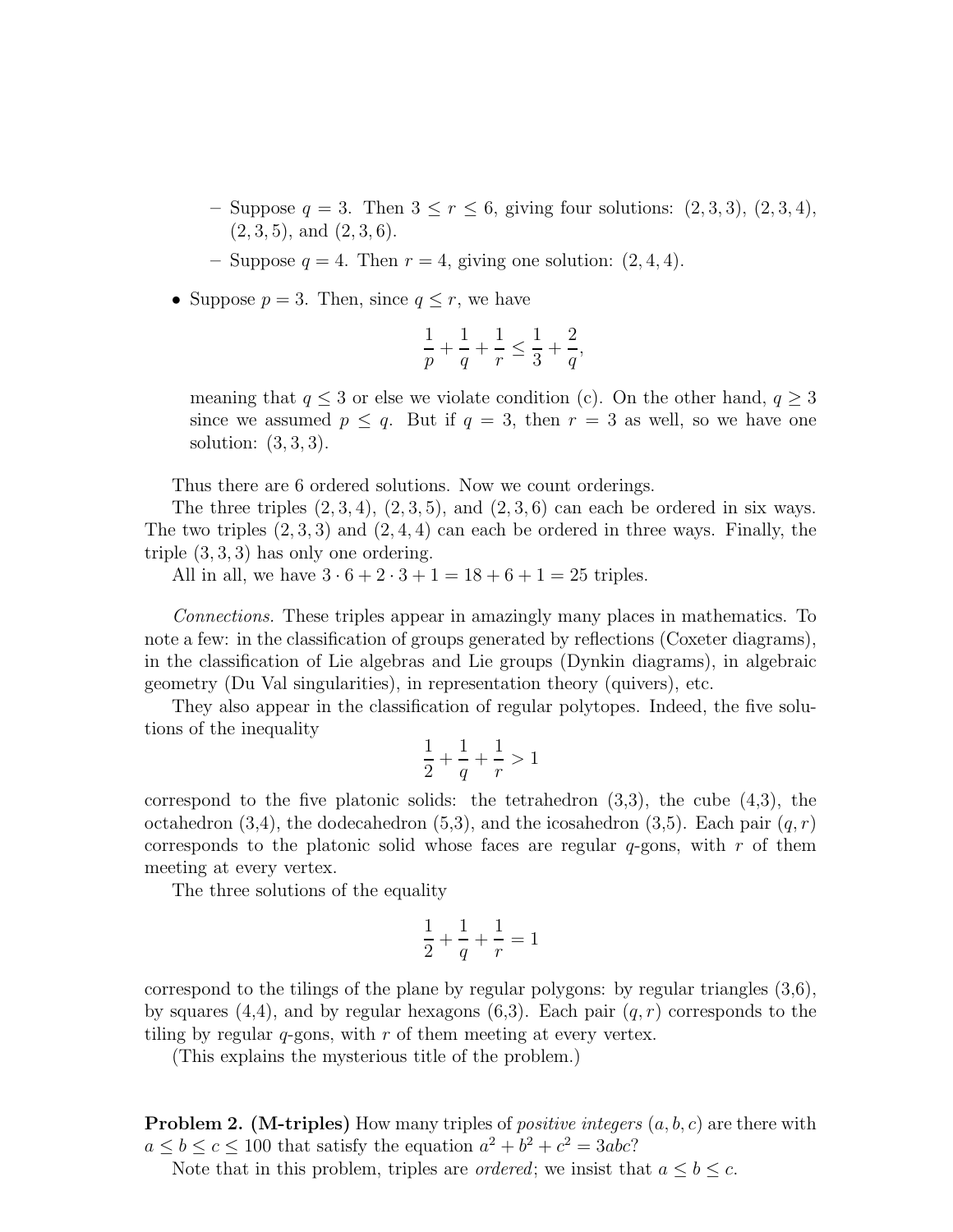#### Answer. 7

**Solution.** One first notes that  $(1, 1, 1)$  is a solution. One also notes that fixing a and b, the above equation is a quadratic equation in the unknown variable c. By Viete's theorem, the sum of roots of the quadratic equation

$$
c^2 - 3ab \cdot c + (a^2 + b^2) = 0
$$

is 3ab. If c is a solution then so is  $3ab - c$ . In other words, if the triple  $(a, b, c)$  is a solution then so is the triple  $(a, b, 3ab - c)$ . One can also fix a, c and change b; or fix  $b, c$  and change  $a$ .

After changing, we reorder so that we again have  $a \leq b \leq c$ . Let us call this rule for producing new solutions from known solutions a mutation.

Beginning with the solution  $(1, 1, 1)$ , one can successfully mutate to

$$
(1,1,1) \xleftarrow{1} \xleftarrow{1} (1,1,2) \xleftarrow{1} \xleftarrow{1} (1,2,5) \xleftarrow{2} (1,5,13) \xleftarrow{5} (1,13,34) \xleftarrow{13} (1,34,89)
$$

$$
\downarrow \downarrow \downarrow 29
$$

$$
(2,5,29)
$$

Mutating further produces numbers greater than 100.

Now we prove that that these are actually all the solutions. For this, we show that for any solution triple  $(a, b, c) \neq (1, 1, 1)$ , with  $a \leq b \leq c$ , one has  $3ab - c < c$ . This implies that any solution triple with  $a, b, c \leq 100$  can be mutated to a *smaller* triple. Hence, repeating this process we eventually get to  $(1, 1, 1)$ . Therefore, any solution can be obtained by mutations starting from  $(1, 1, 1)$  and going up.

So, we want to show that if  $(a, b, c)$  is a solution different from  $(1, 1, 1)$  then  $3ab - c < c$ , i.e.  $3ab < 2c$ , or  $3abc < 2c^2$ . Since  $3abc = a^2 + b^2 + c^2$ , this is equivalent to showing that  $a^2 + b^2 < c^2$ .

If  $a \leq b \leq c$  then  $a^2 + b^2 + c^2 \leq 3c^2$ . So we have  $3abc \leq 3c^2$ . Thus,  $ab \leq c$  and  $a^2b^2 \leq c^2$ .

The inequality  $a^2b^2 > a^2 + b^2$  is equivalent to  $(a^2 - 1)(b^2 - 1) > 1$ . This always holds unless  $a = 1$  or  $b = 1$  (but then also  $a = 1$  since  $a \leq b$ ). So if  $a \neq 1$  we are already done: we have  $a^2 + b^2 < a^2b^2 \le c^2$  as desired.

Now suppose  $a = 1$ . We must show that  $1 + b^2 < c^2$ . The only way this may not be true is if  $b = c$ . But then we get the equation  $1 + 2b^2 = 3b^3$ , which has no solution with  $b > 1$ . Indeed,  $b > 1$  implies  $b^3 > 1$  and  $b^3 > b^2$ . So we are done.

History: Such triples are commonly known as Markov triples. They were discovered by a Russian mathematician Andrey Markov in the 19th century. They appear in many fields of mathematics, from statistics to algebraic geometry.

Another way to visualize Markov triples is through a binary tree as in the diagram below, wherein every vertex corresponds to the Markov triple consisting of the numbers on the three adjacent regions. The triples  $(1, 1, 1)$  and  $(1, 1, 2)$  are not directly represented.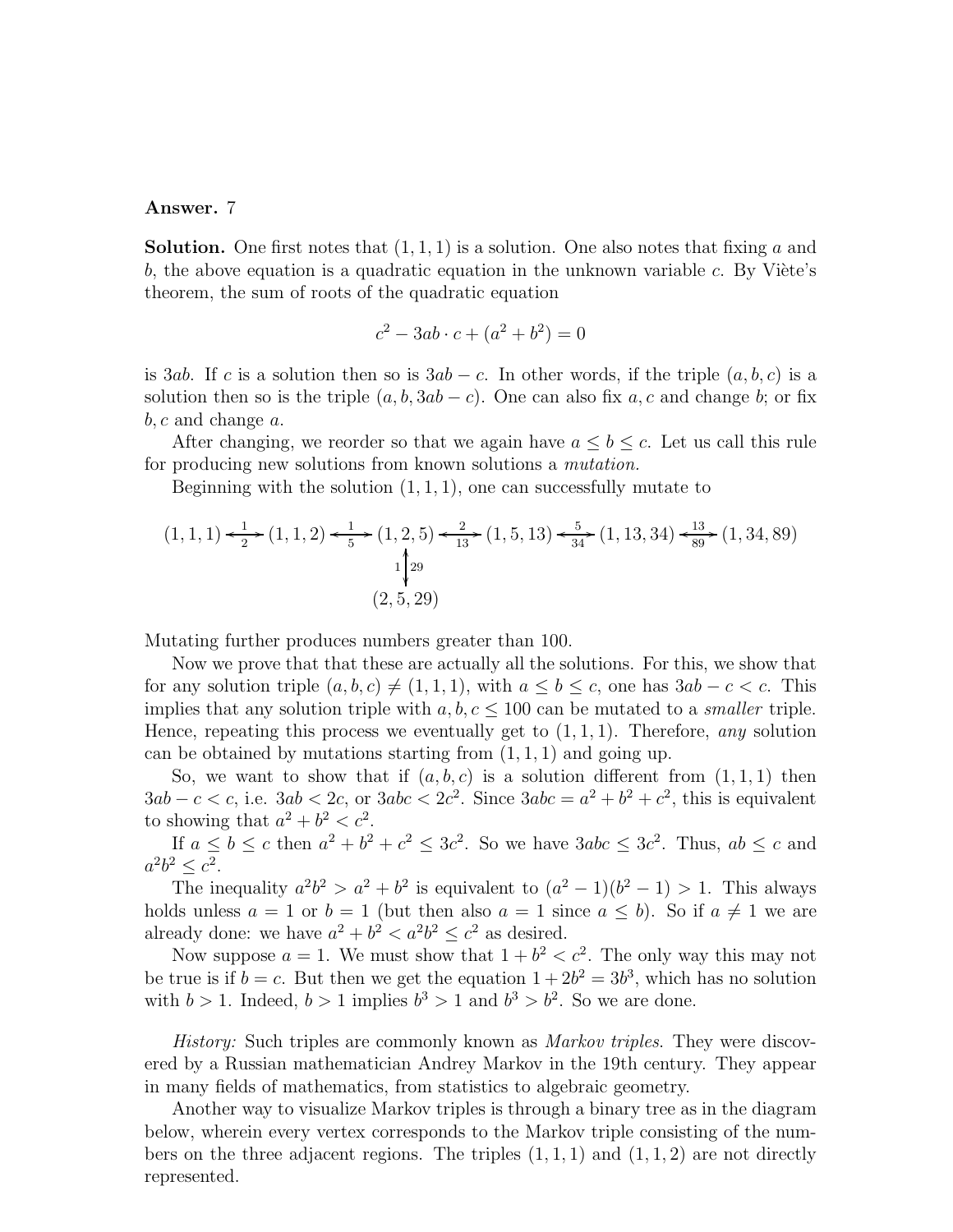

Notice that the numbers adjacent to 1 are Fibonacci numbers, skipping every other one, while the numbers adjacent to 2 are Pell numbers (also skipping every other one).

Problem 3. (Holy polyhedron) There exists a (non-convex) polyhedron with exactly one hole, such that every pair of faces shares exactly one edge. How many vertices does this polyhedron have?

#### Answer. 14

**Solution.** Suppose this polyhedron has  $F$  faces,  $E$  edges, and  $V$  vertices. Recall that the generalization of Euler's formula  $F + V - E = 2$  for polyhedra with holes is

$$
F + V - E = 2 \cdot (1 - H),
$$

where H is the number of holes. In our case,  $H = 1$  so

$$
F + V = E.
$$

(See the note at the end of the proof)

Furthermore, each pair of faces meets in exactly one edge, so

$$
E = \binom{F}{2}.
$$

Finally, at every vertex, exactly three faces meet. Indeed, otherwise two of the faces that meet there couldn't be adjacent! By counting vertex-edge incidences (three edges meet at each vertex, and two vertices form the endpoints of each edge), we have

$$
3V=2E.
$$

By solving this system of equations (for example, by plugging the first and last equation into the second to get  $3F = \begin{pmatrix} F_1 \\ F_2 \end{pmatrix}$  $\binom{F}{2}$ , we find that  $F = 7, E = 21$ , and  $V = 14$ .